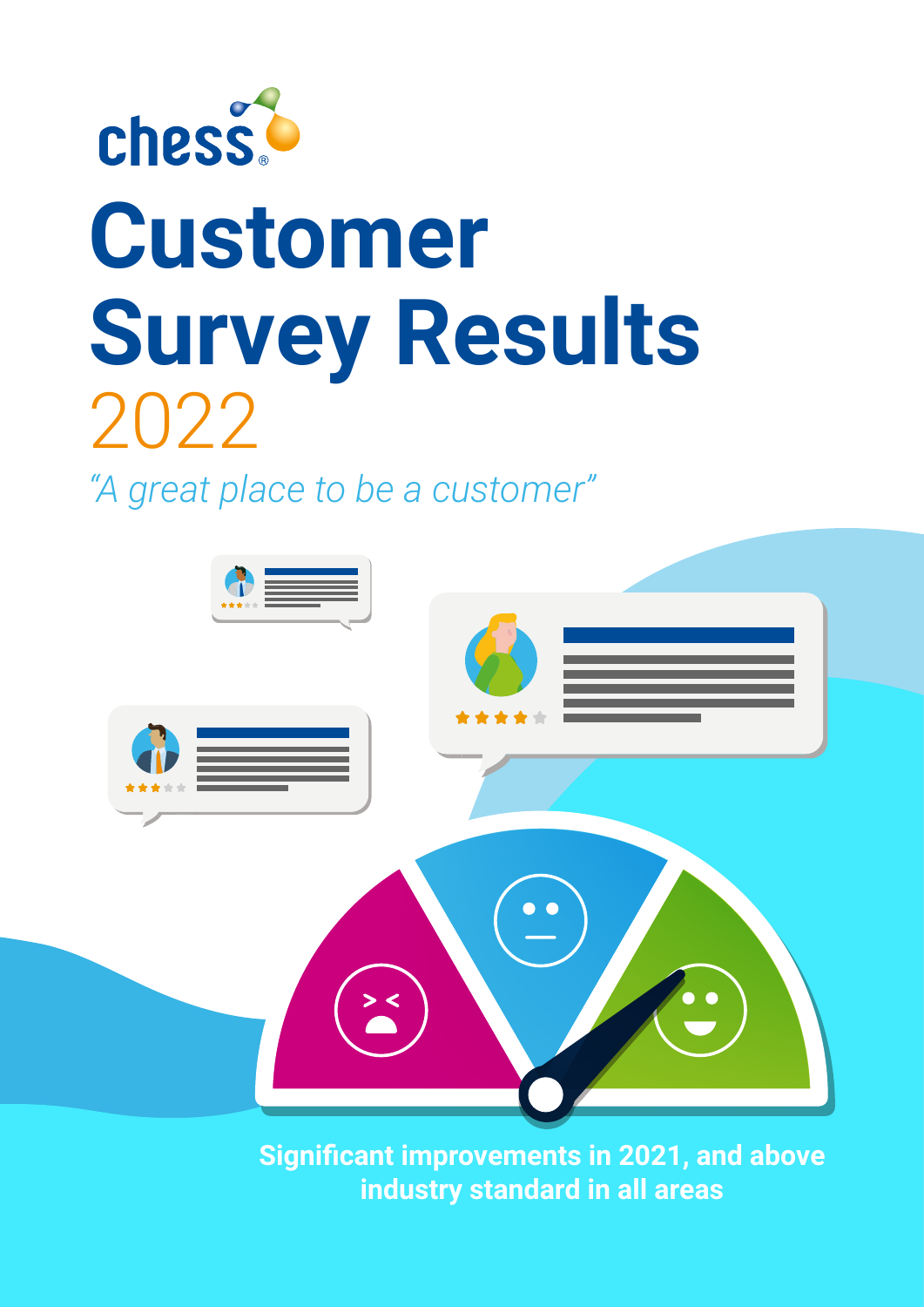

# **Explaining our results and progress**

Emma Stott, Customer Service Director

I would like to extend a big thank you to all our customers for completing the annual Chess Customer Survey. Your reviews are invaluable in helping us understand first-hand where we are getting things right and the areas we need to improve on

2021 was another year of disruption for us all; the pandemic forced a change to the way we work, and whilst we all thought the move to home working was temporary, it has continued and become an everyday reality for many of our customers. Chess has continued to act and adapt quickly to changing circumstances throughout the year.

The pandemic forced us to change the way we deal with incoming queries, and the emphasis has been towards online self-service through our Customer Portal. Phone lines continue to prioritise answering customers with urgent businesscritical queries. This change has understandably been a source of frustration for some customers, and we've worked hard to resolve some of the difficulties you may have experienced when we initially launched online self-serve.

I'm delighted to say that our feedback tells us that customer satisfaction is improving. I am immensely proud of how our people and our customers have responded during a challenging 2-year pandemic journey.

| ***** |  |
|-------|--|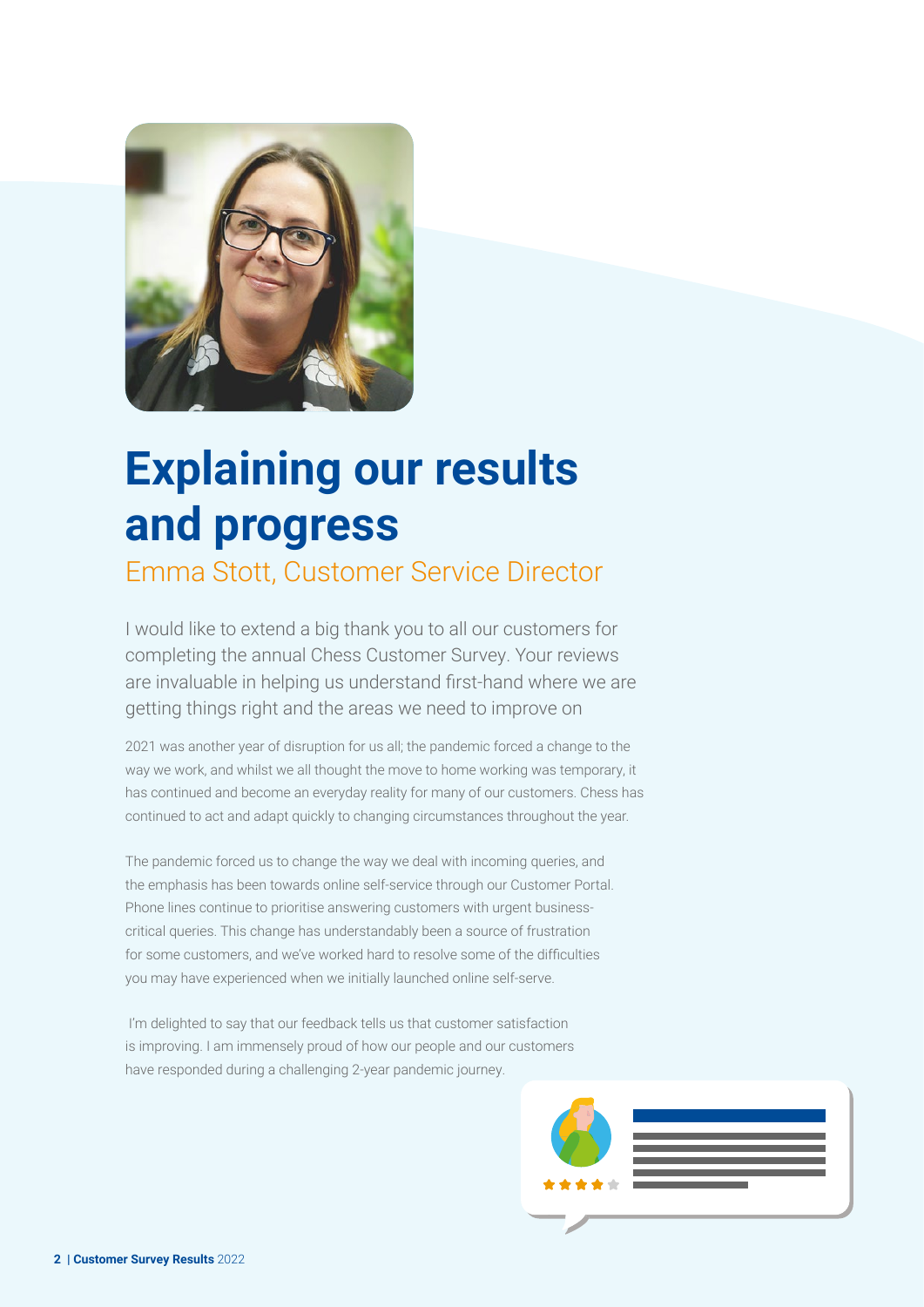### **Overall Net Promoter Score (NPS)**

We measure your satisfaction by using NPS. This is a recognised benchmark to show customer satisfaction on an index from -100 to 100. We continually assess and support any areas that fall below our NPS targets.

There has been a positive shift in the NPS score of +18.06 points which tells us that customer satisfaction is improving

**Jan 2020 –** Score (-17.72)

**Jan 2021 –** Score (+1.04)

**+18.06** Increase

### **Perception Scores**

**Overall Perception Score**

| <b>Perception Statements</b>                     | 2020 | 2021               |
|--------------------------------------------------|------|--------------------|
| <b>Chess Cares about our Business</b>            | 3.00 | $\biguparrow$ 3.35 |
| <b>Chess is open and transparent</b>             | 3.09 | 13.47              |
| <b>Chess understands our business need</b>       | 2.99 | $\biguparrow$ 3.38 |
| We can interact with Chess in the way we want    | 3.17 | $\bullet$ 3.50     |
| <b>We Trust Chess as our Technology Provider</b> | 3.16 | $\bullet$ 3.59     |

\*\*\*\*\*

We asked customers to rate us out of 5 against a series of perception statements. A score of 1 needing to improve and 5 as great. The overall perception of Chess has improved since our last survey in 2019.

#### **How Our Customers Describe Us**

In 2021 our service focused on helping customers to keep their business running during the pandemic.

We were pleased to hear that **'helpful'** continues to be the most popular word to describe Chess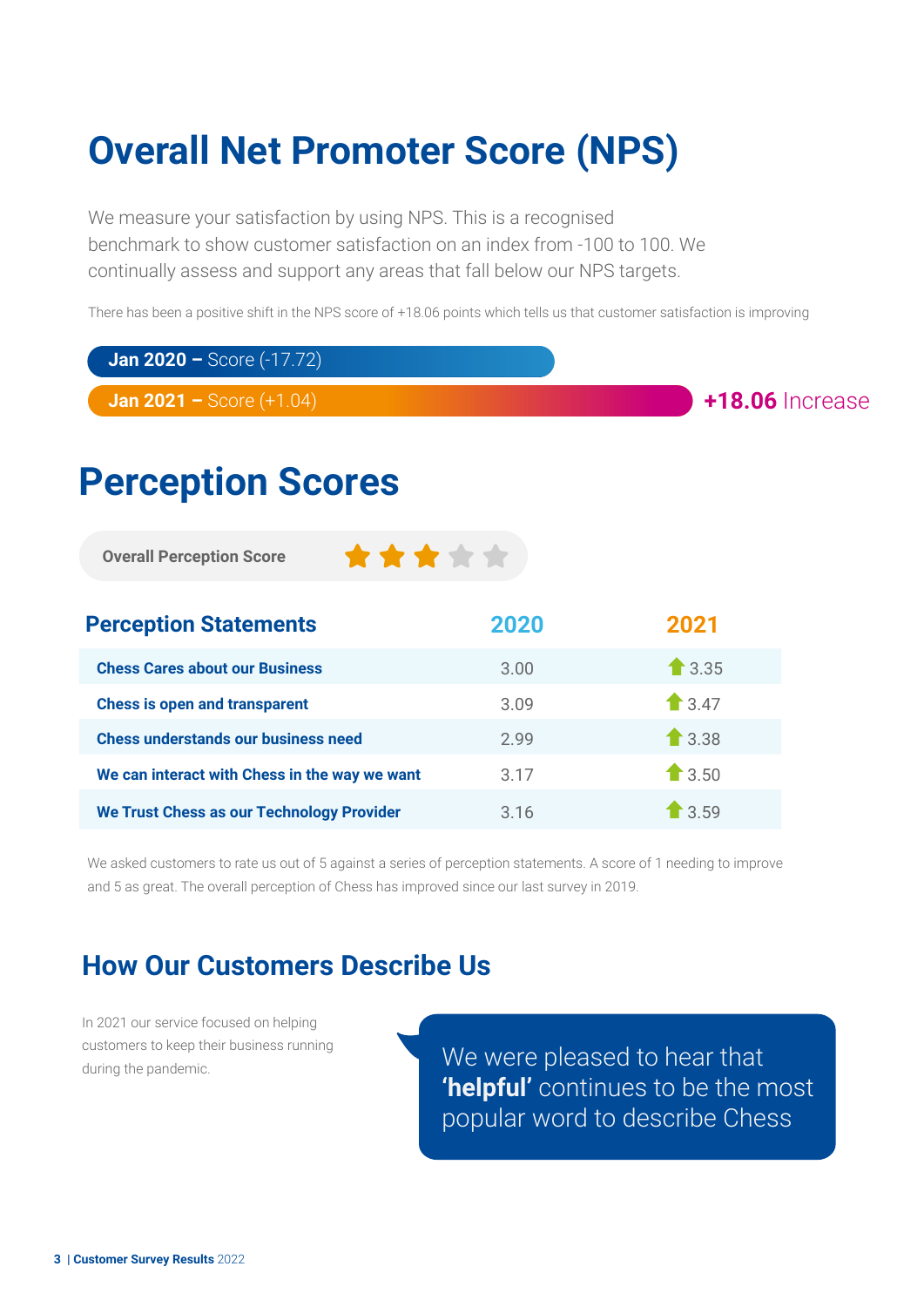### **The 'One Thing' customers want to see improve**

To help focus attention on what matters most to customers, we identified 5 'one thing' areas to improve.

- **1** Simplify the way a ticket is raised on the Customer Portal and improve the information given in replies.
- **2** Communicate with us using our preferred option whether that's online, phone or email.
- **3** Better deals for existing customers who want to extend their contract.
- **4** For a technical fault reduce the amount of people dealing with the issue.
- **5** Increased communication from the sales team and account managers.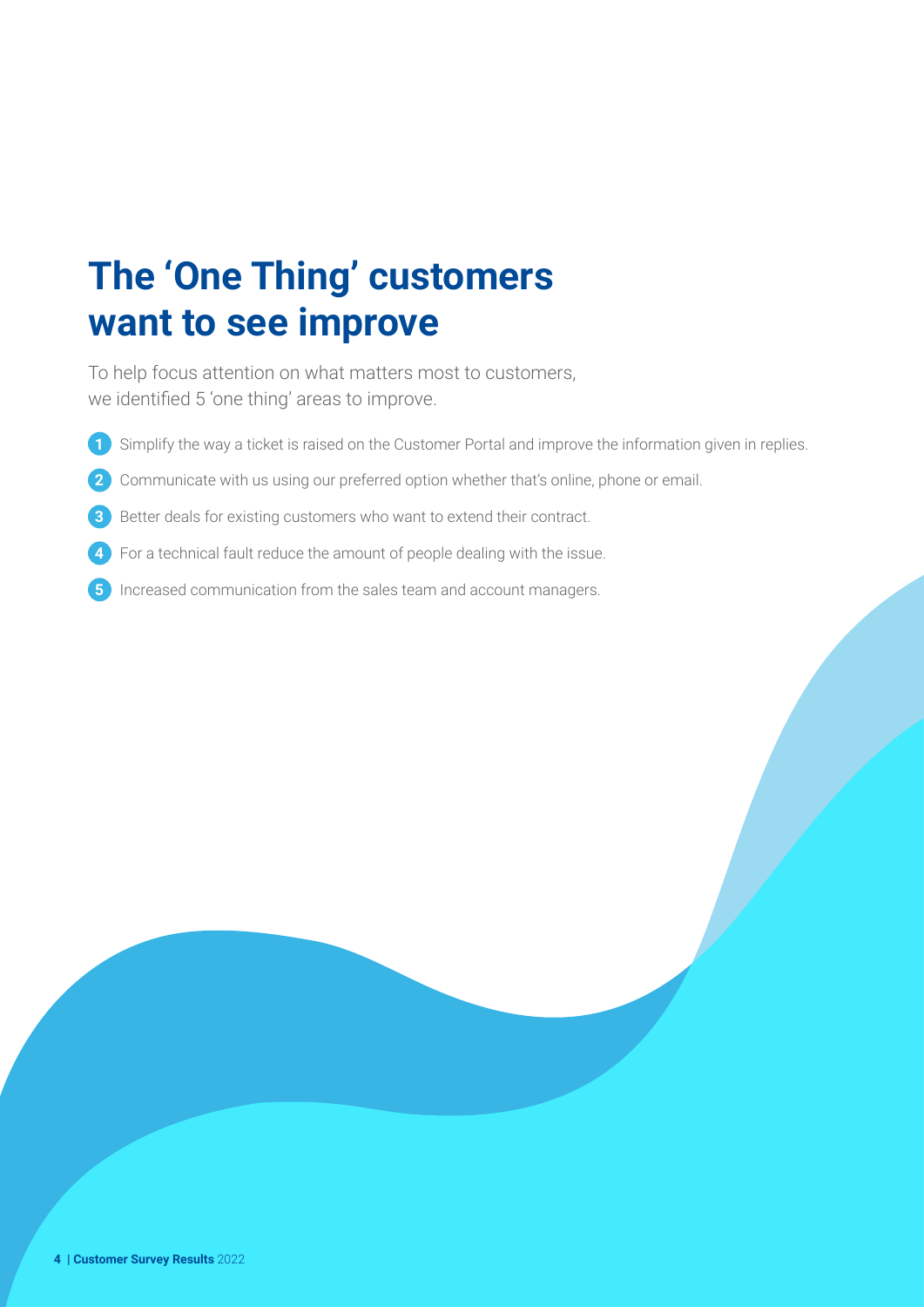# **Our Progress in 2021**

#### **Launched Q1 2021 Improved Customer Ticket Communications and Query Optimisation**

We constantly improve and consolidate the content of the emails that our ticketing system sends to customers when a ticket is created, updated, and closed. Improved emails will result in a more efficient experience for the Customer. In March this year, we implemented new ticket responses, simplified to provide clear and consistent communication for customers, making them much easier to follow. Before a ticket is closed, customers will be asked if there is anything further that we can help with. We hope this will reduce the frustration felt by some customers who report early closure of tickets. Customers can also use the option to re-open a closed ticket if they need more information. We also identified several areas where query execution times can be improved, and the customer experience made even better.

#### **Launched Q2 2021 Automated Telephone Payments**

This will allow customers to select an option from our phone menu and pay their bill over the phone using their telephone keypad.

#### **Launched Q3 2021 Customer Portal Add or Remove Select Service Feature**

Our development team is scheduling work to include more features that will allow customers to add or remove select services.

#### **Launched Q3 2021 Customer Portal Line Fault Checker**

This new feature for the Customer Portal will allow customers to perform their own diagnostic tests to determine whether there is a fault on their line.

#### **Launched Q3 2021 Invoice 'Bill' Review**

Invoices are being reviewed to see if we can itemise in more detail, change the settings to ensure that invoices are attached, and the possibility of one invoice for all services.

#### **Launched Q2 2021 Customer Portal Log in and Authentication**

We will review the login and authentication process to see where improvements can be made.

#### **Launched Q3 2021 Customer Portal Notification Centre**

Notifications will appear in a similar way to social media sites and will include confirmation of online payment, the results of a line check, notice of a price change, service outages, time-to-pay warning

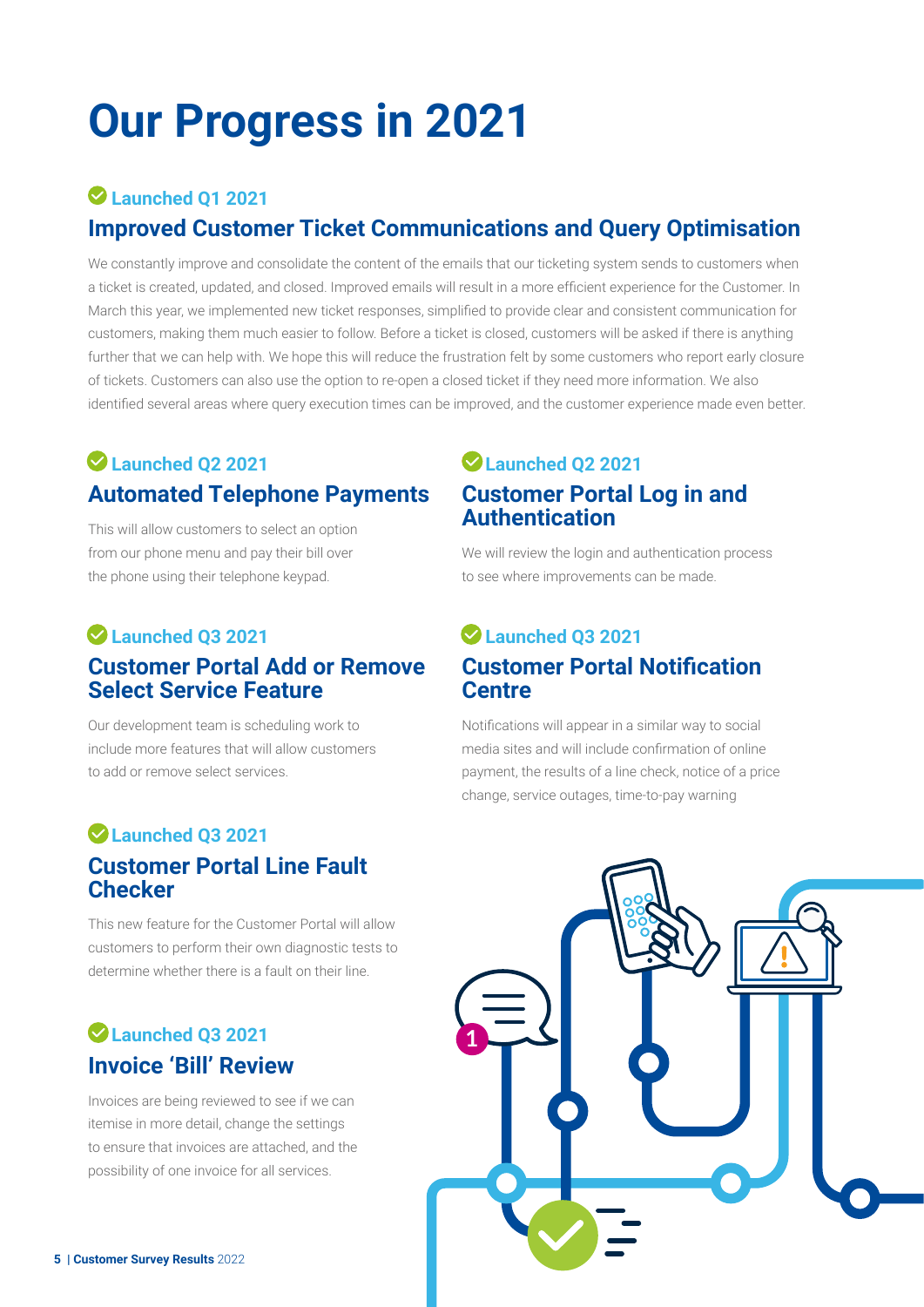## **Our Plans for 2022**

To help focus attention on what matters most to customers, we identified 5 'one thing' areas to improve.

- Customer Portal ease of use to improve customer experience. **1**
- Making more phone calls to customers to resolve issues for account, billing and technical faults that have been raised on the Customer Portal ticket system. **2**
- Reduce the time it takes to respond to a ticket from five days to two. **3**
- Increase training our technical teams to achieve first time fix. **4**
- Introduce account reviews so that the sales account managers can discuss products/services, competitive deals, and 2025 PSTN switch off. **5**